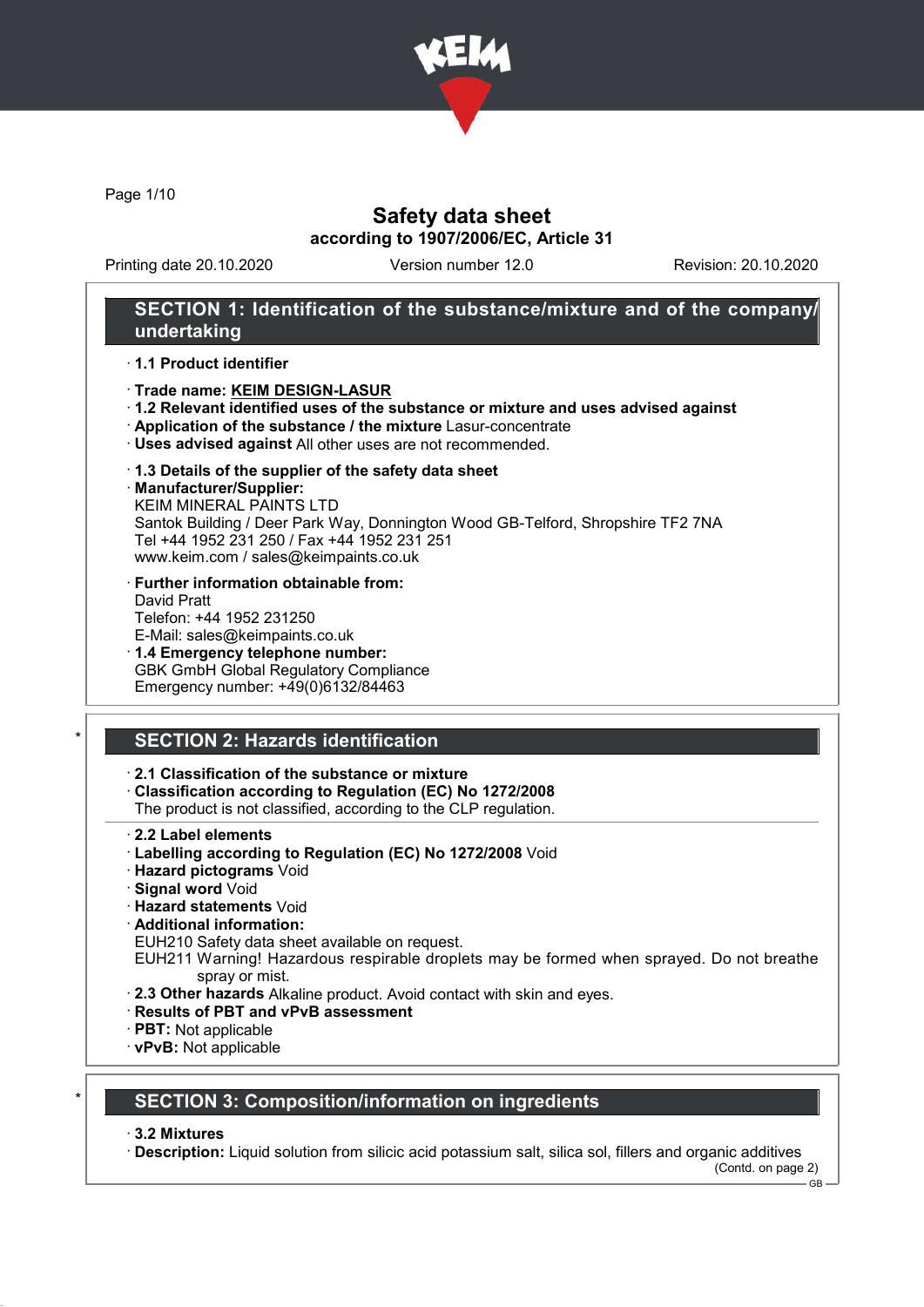

Page 2/10

# Safety data sheet according to 1907/2006/EC, Article 31

Printing date 20.10.2020 Version number 12.0 Revision: 20.10.2020

#### Trade name: KEIM DESIGN-LASUR

| CAS: 13463-67-7                                              | titanium dioxide [in powder form containing $1\%$ or $2.5-10\%$                    |              |
|--------------------------------------------------------------|------------------------------------------------------------------------------------|--------------|
| EINECS: 236-675-5                                            | more of particles with aerodynamic diameter $\leq 10 \ \mu m$ ]                    |              |
| Index number: 022-006-00-2<br>Reg.nr.: 01-2119486799-10-xxxx | <b>◆ Carc. 2, H351</b>                                                             |              |
| CAS: 12001-26-2                                              | Mica                                                                               | $2.5 - 10\%$ |
| EC number: 601-648-2                                         | substance with a Community workplace exposure limit                                |              |
| CAS: 1312-76-1                                               | Silicic acid, potassium salt                                                       | $< 2.5\%$    |
| EINECS: 215-199-1                                            |                                                                                    |              |
|                                                              | EINECS: 215-199-1<br>Reg.nr.: 01-2119456888-17-xxxx Specific concentration limits: |              |
|                                                              | Skin Irrit. 2; H315: $C \ge 40$ %                                                  |              |
|                                                              | Eye Irrit. 2; H319: $C \ge 40$ %                                                   |              |

### SECTION 4: First aid measures

#### · 4.1 Description of first aid measures

· General information:

Immediately remove any clothing soiled by the product.

- When seeing the doctor we suggest to present this safety data sheet.
- · After inhalation: Supply fresh air; consult doctor in case of complaints.
- · After skin contact:

Immediately wash with water and soap and rinse thoroughly.

Do not use solvents or thinners.

If skin irritation continues, consult a doctor.

· After eye contact:

Rinse opened eye for several minutes under running water. Then consult a doctor.

· After swallowing:

Rinse mouth and throat well with water.

Do not induce vomiting; call for medical help immediately.

- · 4.2 Most important symptoms and effects, both acute and delayed
- No further relevant information available.
- · 4.3 Indication of any immediate medical attention and special treatment needed No further relevant information available.

### SECTION 5: Firefighting measures

- · 5.1 Extinguishing media
- · Suitable extinguishing agents:
- Product itself does not burn. Co-ordinate fire-fighting measures to the fire surroundings.
- · 5.2 Special hazards arising from the substance or mixture
- No further relevant information available.
- · 5.3 Advice for firefighters

· Specila protective equipment: Wear self-contained respiratory protective device.

(Contd. on page 3)

GB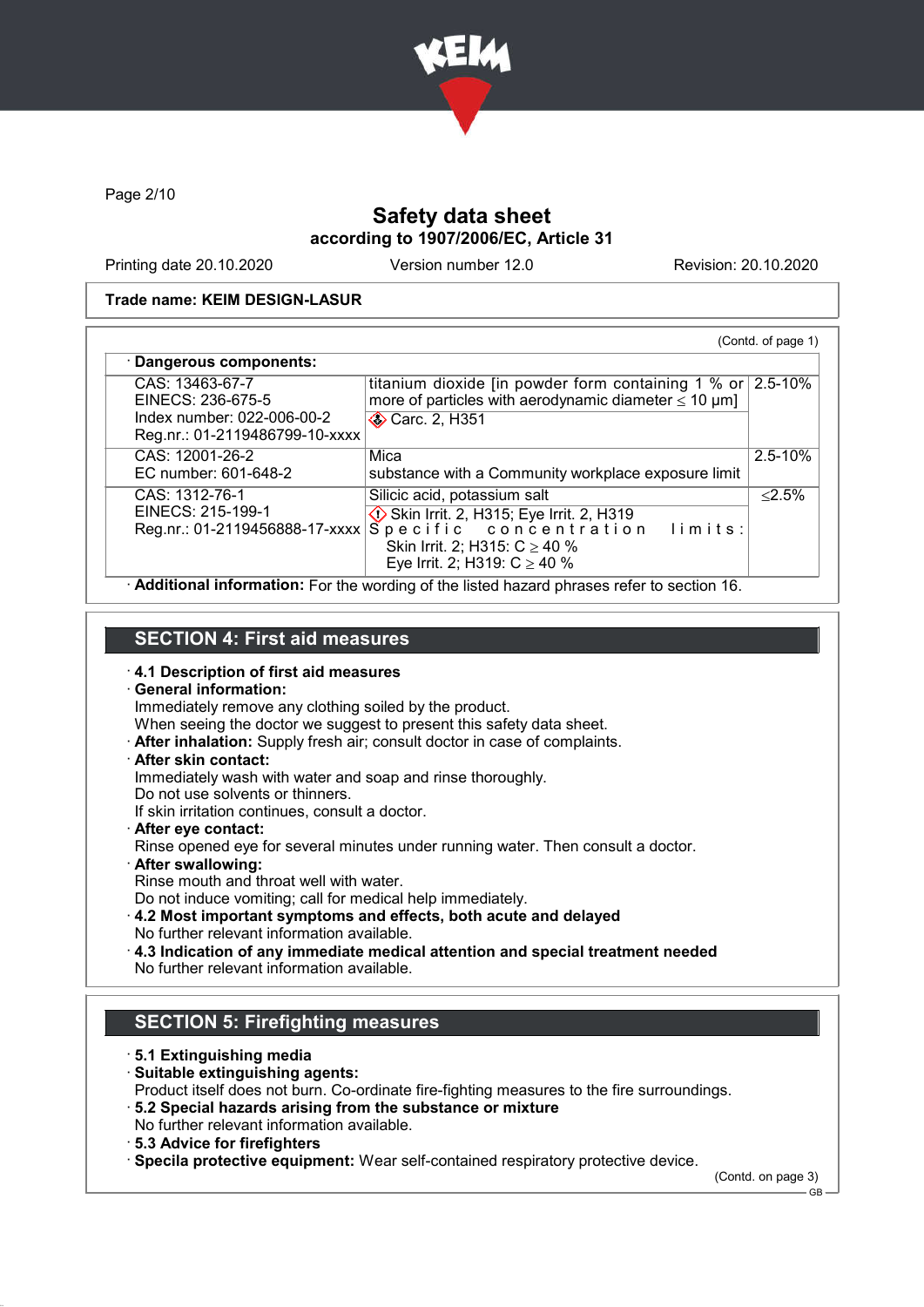

Page 3/10

## Safety data sheet according to 1907/2006/EC, Article 31

Printing date 20.10.2020 Version number 12.0 Revision: 20.10.2020

### Trade name: KEIM DESIGN-LASUR

### · Additional information

(Contd. of page 2)

Dispose of fire debris and contaminated fire fighting water in accordance with official regulations. In case of fire do not breathe smoke, fumes and vapours.

# SECTION 6: Accidental release measures

- · 6.1 Personal precautions, protective equipment and emergency procedures Avoid contact with skin and eyes. Particular danger of slipping on leaked/spilled product. Respect the protection rules (see section 7 a. 8). Ensure adequate ventilation · 6.2 Environmental precautions: Do not allow product to reach soil, sewage system or any water course. Follow local governmental rules and regulations. · 6.3 Methods and material for containment and cleaning up: Absorb with liquid-binding material (sand, diatomite, acid binders, universal binders, sawdust). Dispose of the material collected according to regulations. Clear contaminated areas thoroughly.
- 6.4 Reference to other sections See Section 7 for information on safe handling. See Section 8 for information on personal protection equipment. See Section 13 for disposal information.

# SECTION 7: Handling and storage

· 7.1 Precautions for safe handling Keep receptacles tightly sealed. Avoid contact with skin and eyes. Do not inhale aerosols. Ensure good ventilation/exhaustion at the workplace. See item 8 (8.2) for information about suitable protective equipment and technical precautions. Respect the protection rules. Information about fire - and explosion protection: The product is not flammable. No special measures required. · 7.2 Conditions for safe storage, including any incompatibilities · Storage: · Requirements to be met by storerooms and receptacles: Store only in unopened original receptacles. Keep in the original containers in a cool and dry place. · Information about storage in one common storage facility: Not required. · Further information about storage conditions: Store in cool, dry conditions in well sealed receptacles. Protect from frost. Protect from heat and direct sunlight. Storage class: 12 (Contd. on page 4)

GB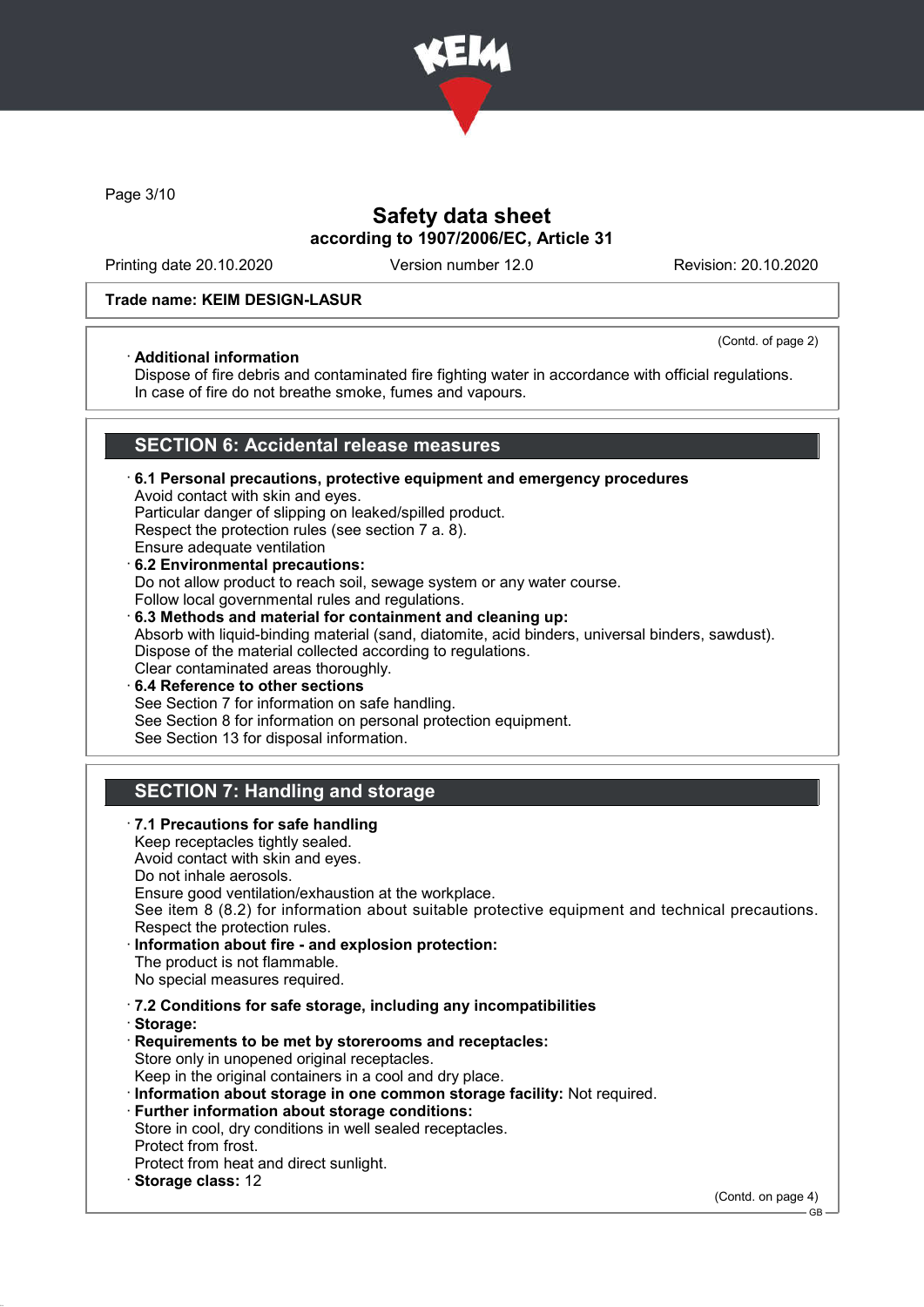

Page 4/10

## Safety data sheet according to 1907/2006/EC, Article 31

Printing date 20.10.2020 Version number 12.0 Revision: 20.10.2020

#### Trade name: KEIM DESIGN-LASUR

· 7.3 Specific end use(s) No further relevant information available.

(Contd. of page 3)

## SECTION 8: Exposure controls/personal protection · 8.1 Control parameters · Ingredients with limit values that require monitoring at the workplace: 13463-67-7 titanium dioxide [in powder form containing 1 % or more of particles with aerodynamic diameter  $\leq 10 \mu m$ ] WEL Long-term value: 10<sup>\*</sup> 4<sup>\*\*</sup> mg/m<sup>3</sup> \*total inhalable \*\*respirable 12001-26-2 Mica WEL Long-term value: 10\* 0.8\*\* mg/m<sup>3</sup> \*total inhalable \*\*respirable · Additional information: The lists valid during the making were used as basis. · 8.2 Exposure controls · Personal protective equipment: · General protective and hygienic measures: Avoid contact with the eyes and skin.

Do not inhale aerosols.

Wash hands before breaks and at the end of work.

Immediately remove all soiled and contaminated clothing.

#### Respiratory protection:

Use suitable respiratory protective device only when aerosol or mist is formed.

Filter: P

- · Protection of hands: Protective gloves
- · Material of gloves

suitable material e.g.:

Nitrile impregnated cotton-gloves

Recommended thickness of the material:  $> 0.5$  mm

Nitrile rubber, NBR

Recommended thickness of the material:  $\geq 0.4$  mm

- Butyl rubber, BR
- Recommended thickness of the material:  $> 0.7$  mm

The selection of the suitable gloves does not only depend on the material, but also on further marks of quality and varies from manufacturer to manufacturer. As the product is a preparation of several substances, the resistance of the glove material can not be calculated in advance and has therefore to be checked prior to the application.

### Penetration time of glove material

Value for the permeation: level  $> 6$  (480 min)

The determined penetration times according to EN 16523-1:2015 are not performed under practical conditions. Therefore a maximum wearing time, which corresponds to 50% of the penetration time, is recommended.

The exact break trough time has to be found out by the manufacturer of the protective gloves and has to be observed.

**Eye protection:** Tightly sealed goggles

(Contd. on page 5)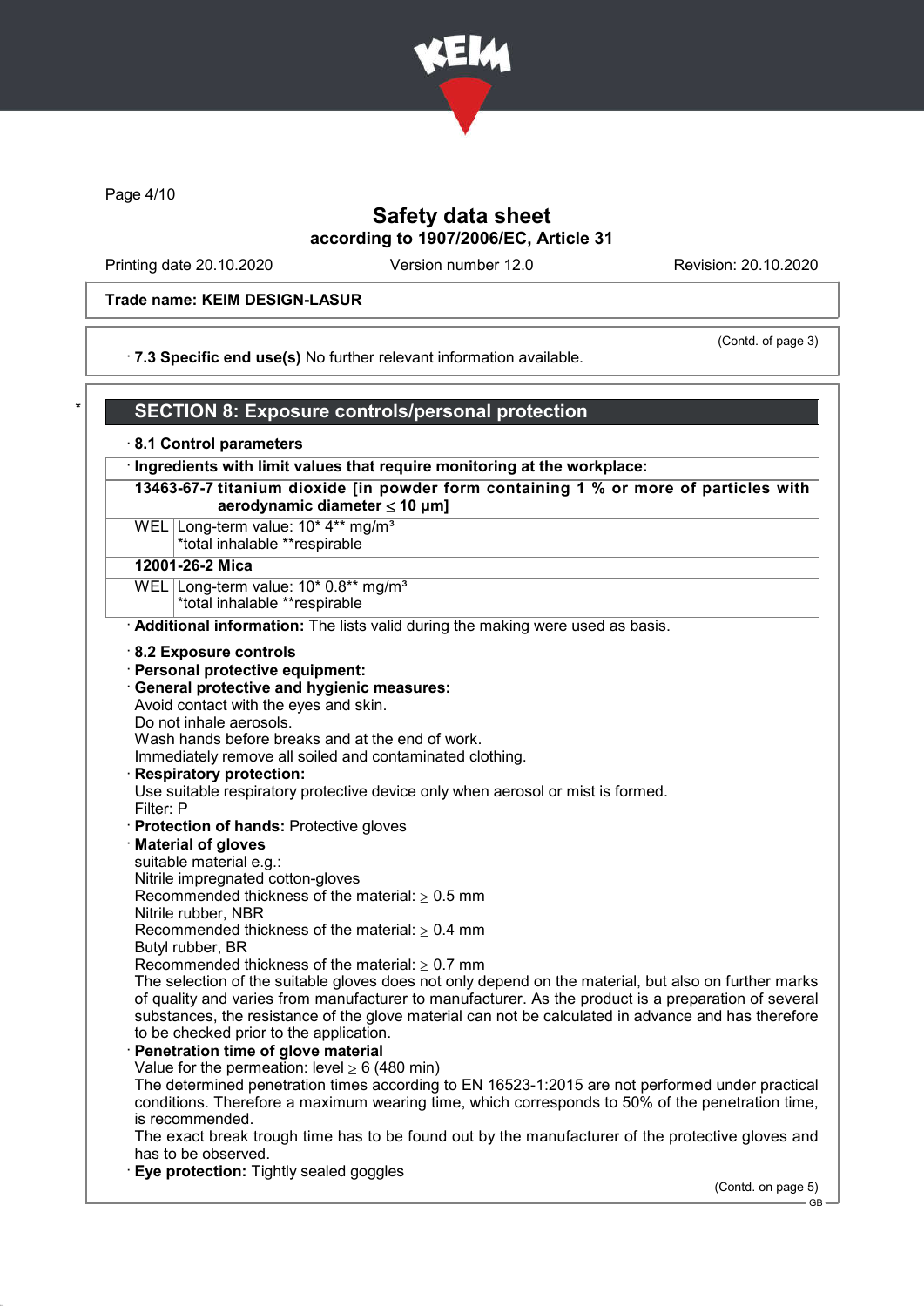

Page 5/10

# Safety data sheet according to 1907/2006/EC, Article 31

Printing date 20.10.2020 Version number 12.0 Revision: 20.10.2020

### Trade name: KEIM DESIGN-LASUR

· Body protection: Protective work clothing

(Contd. of page 4)

· Limitation and supervision of exposure into the environment See Section 12 and 6.2 No further relevant information available.

# SECTION 9: Physical and chemical properties

| 9.1 Information on basic physical and chemical properties<br><b>General Information</b><br>· Appearance: |                                                 |
|----------------------------------------------------------------------------------------------------------|-------------------------------------------------|
| Form:                                                                                                    | Fluid                                           |
| Colour:                                                                                                  |                                                 |
| Odour:                                                                                                   | Different, according to colouring.<br>Odourless |
|                                                                                                          |                                                 |
| <b>Odour threshold:</b>                                                                                  | Not determined                                  |
| · pH-value at 20 °C:                                                                                     | $~11.2*$                                        |
| Change in condition                                                                                      |                                                 |
| <b>Melting point/freezing point:</b>                                                                     | $\sim$ 0 °C                                     |
| Initial boiling point and boiling range: >100 °C                                                         |                                                 |
| · Flash point:                                                                                           | Not applicable                                  |
| · Flammability (solid, gas):                                                                             | Not applicable                                  |
| Ignition temperature:                                                                                    | Not determined                                  |
| · Decomposition temperature:                                                                             | Not determined                                  |
| · Auto-ignition temperature:                                                                             | Product is not selfigniting.                    |
| <b>Explosive properties:</b>                                                                             | Product does not present an explosion hazard.   |
|                                                                                                          |                                                 |
| <b>Explosion limits:</b>                                                                                 |                                                 |
| Lower:                                                                                                   | Not determined.                                 |
| Upper:                                                                                                   | Not determined                                  |
| Oxidising properties:                                                                                    | Not applicable                                  |
| Vapour pressure at 20 °C:                                                                                | $~23$ hPa                                       |
| · Density at 20 °C:                                                                                      | 1.2-1.3* $g/cm3$                                |
| <b>Relative density</b>                                                                                  | Not determined                                  |
| · Vapour density                                                                                         | Not applicable.                                 |
| <b>Evaporation rate</b>                                                                                  | Not applicable.                                 |
| · Solubility in / Miscibility with                                                                       |                                                 |
| water:                                                                                                   | <b>Miscible</b>                                 |
| · Partition coefficient: n-octanol/water:                                                                | Not applicable                                  |
| · Viscosity:                                                                                             |                                                 |
| Dynamic at 20 °C:                                                                                        | 300-600* mPas                                   |
|                                                                                                          | (Contd. on page 6)                              |
|                                                                                                          | GB-                                             |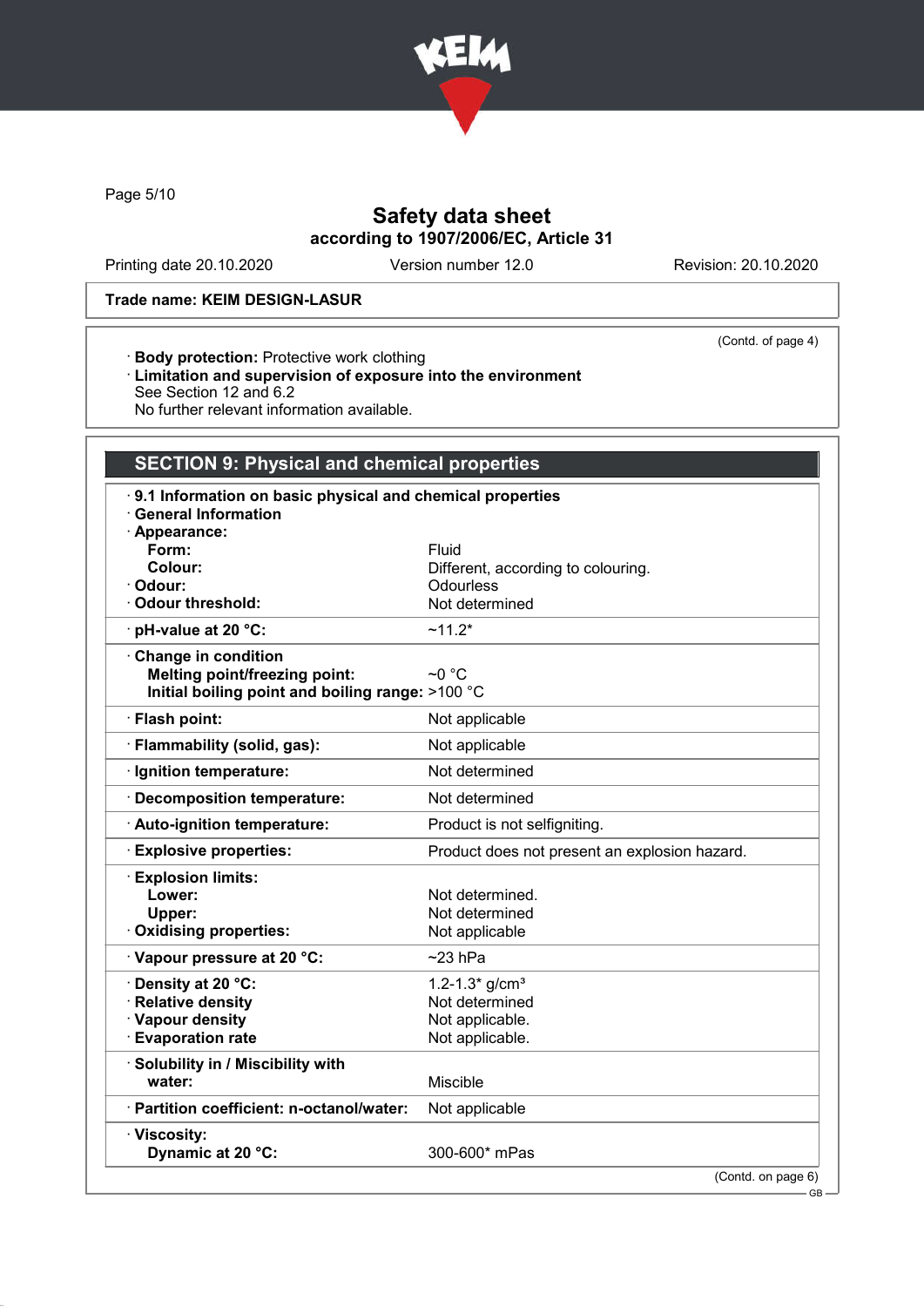

Page 6/10

# Safety data sheet according to 1907/2006/EC, Article 31

Printing date 20.10.2020 Version number 12.0 Revision: 20.10.2020

(Contd. of page 5)

#### Trade name: KEIM DESIGN-LASUR

Kinematic: Not determined<br>B.2 Other information **Accord 1998** The values and the values are set of the values and the values are set of the values are set of the values are set of the values are set of the values are set o

\* The values are for freshly produced material and may change with the time.

## SECTION 10: Stability and reactivity

· 10.1 Reactivity No further relevant information available.

· 10.2 Chemical stability Stable under normal conditions of storage and use.

· Thermal decomposition / conditions to be avoided:

No decomposition if used according to specifications.

· 10.3 Possibility of hazardous reactions No dangerous reactions known.

- · 10.4 Conditions to avoid No further relevant information available.
- · 10.5 Incompatible materials: Acids
- · 10.6 Hazardous decomposition products:

No hazardous decomposition products if stored and handled as prescribed.

# SECTION 11: Toxicological information

· 11.1 Information on toxicological effects

· Acute toxicity Based on available data, the classification criteria are not met.

· LD/LC50 values relevant for classification:

13463-67-7 titanium dioxide [in powder form containing 1 % or more of particles with aerodynamic diameter  $\leq 10 \mu m$ ] Inhalative  $ATE \text{ mix } (4h)$   $>> \text{ mal}$  (inhalation) ATE mix  $\vert$  >2,000 mg/kg (dermal) >2,000 mg/kg (orally) NOAEL 3,500 mg/kg /Oral (rat) (90d) 1312-76-1 Silicic acid, potassium salt Oral LD50 >5,000 mg/kg (rat) (OECD 401) Dermal LD50 >5,000 mg/kg (rat) (OECD 402) Inhalative  $\lfloor$  LC50/4 h  $\rfloor$  >5 mg/l (rat)

· Primary irritant effect:

· Skin corrosion/irritation Frequent persistent contact with the skin may cause skin irritation.

· Serious eye damage/irritation

In case of longer exposure, slightly irritating effect to the eyes is possible.

· during inhalation: Irritant effect possible.

· during swallowing: Irritant effect possible

· Respiratory or skin sensitisation Based on available data, the classification criteria are not met. · Other information (about experimental toxicology):

Experimental analysis are not available.

The product was not tested. The statements on toxicology have been derived from the properties of the individual components.

(Contd. on page 7)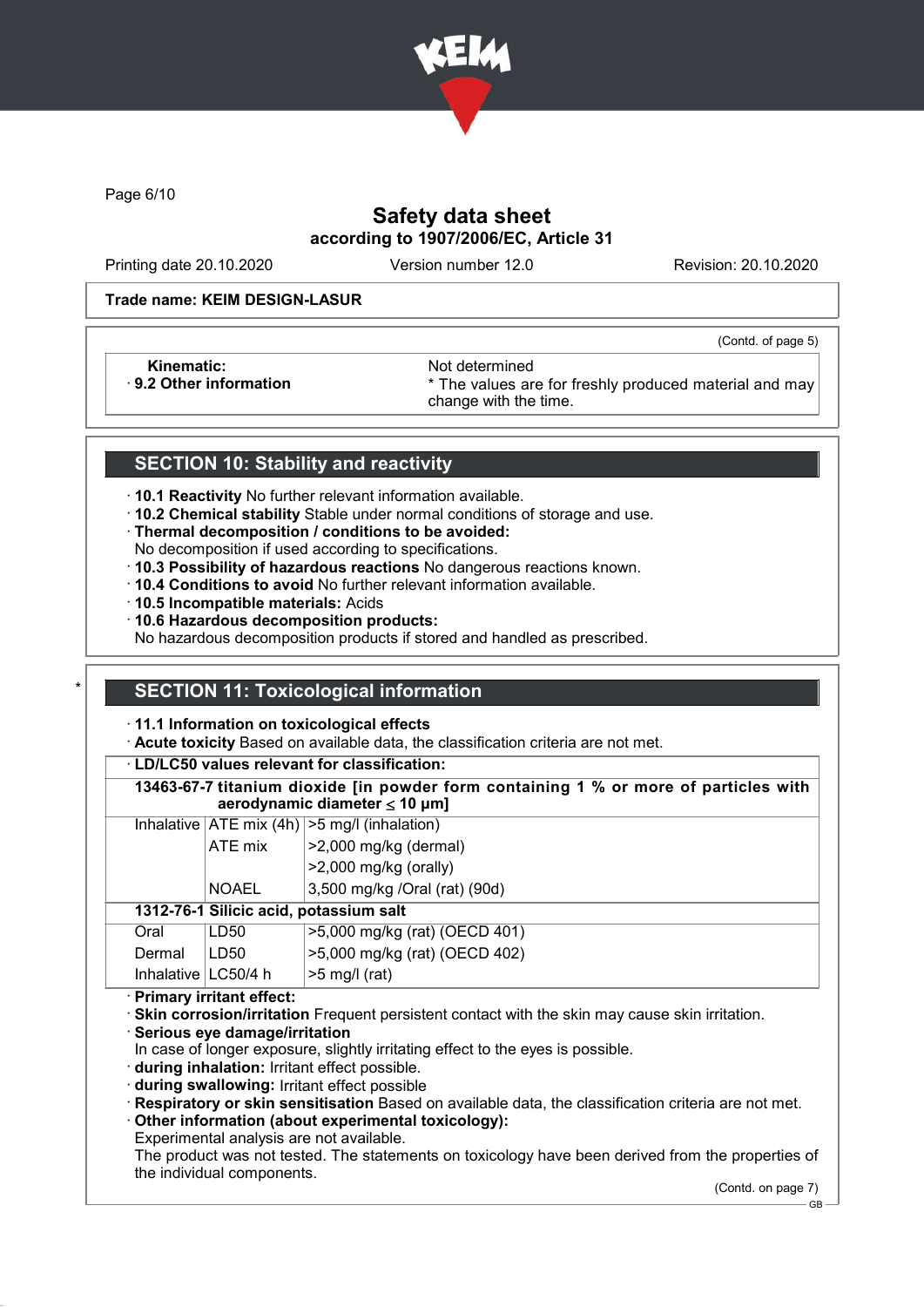

Page 7/10

# Safety data sheet according to 1907/2006/EC, Article 31

Printing date 20.10.2020 Version number 12.0 Revision: 20.10.2020

#### Trade name: KEIM DESIGN-LASUR

### (Contd. of page 6)

### · Repeated dose toxicity

13463-67-7 titanium dioxide [in powder form containing 1 % or more of particles with aerodynamic diameter  $\leq 10 \mu m$ ]

Inhalative  $NOAEC$  10 mg/m<sup>3</sup> (rat) (90d)

· CMR effects (carcinogenity, mutagenicity and toxicity for reproduction) Not applicable

· Germ cell mutagenicity Based on available data, the classification criteria are not met.

· Carcinogenicity Based on available data, the classification criteria are not met.

· Reproductive toxicity Based on available data, the classification criteria are not met.

· STOT-single exposure Based on available data, the classification criteria are not met.

· STOT-repeated exposure Based on available data, the classification criteria are not met.

· Aspiration hazard Based on available data, the classification criteria are not met.

# **SECTION 12: Ecological information**

### · 12.1 Toxicity

|                                                                                                                            | Aquatic toxicity:                                                                                  |                                                                                         |  |  |  |  |
|----------------------------------------------------------------------------------------------------------------------------|----------------------------------------------------------------------------------------------------|-----------------------------------------------------------------------------------------|--|--|--|--|
| 13463-67-7 titanium dioxide [in powder form containing 1 % or more of particles with<br>aerodynamic diameter $\leq 10$ µm] |                                                                                                    |                                                                                         |  |  |  |  |
|                                                                                                                            | <b>NOEC</b>                                                                                        | $\geq$ 100,000 mg/kg (sediment fresh water)                                             |  |  |  |  |
|                                                                                                                            | <b>EC50</b>                                                                                        | >100 mg/kg (freshwater alga) (OECD 201)                                                 |  |  |  |  |
|                                                                                                                            | <b>EC 50</b>                                                                                       | >10,000 mg/l (algae) (ISO 10253)                                                        |  |  |  |  |
|                                                                                                                            | <b>LC 50</b>                                                                                       | >10,000 mg/l (marine fish) (OECD 203)                                                   |  |  |  |  |
|                                                                                                                            |                                                                                                    | >1,000 mg/l (freshwater fish) (EPA-540/9-85-006)                                        |  |  |  |  |
|                                                                                                                            |                                                                                                    | >1,000 mg/l (daphnia) (OECD 202)                                                        |  |  |  |  |
|                                                                                                                            | 1312-76-1 Silicic acid, potassium salt                                                             |                                                                                         |  |  |  |  |
|                                                                                                                            | <b>NOEC</b>                                                                                        | $>1$ mg/l (fish)                                                                        |  |  |  |  |
|                                                                                                                            |                                                                                                    | >1 mg/l (invertebrates)                                                                 |  |  |  |  |
|                                                                                                                            | EC 50/48h                                                                                          | >100 mg/l (daphnia) (OECD 202)                                                          |  |  |  |  |
|                                                                                                                            |                                                                                                    | EC 50/72 h $>100$ mg/l (algae)                                                          |  |  |  |  |
|                                                                                                                            |                                                                                                    | LC 50/96 h   > 100 mg/l (fish) (DIN EN ISO 7346-2)                                      |  |  |  |  |
|                                                                                                                            | EC <sub>0</sub>                                                                                    | >1,000 mg/l (activated sludge) (30min)                                                  |  |  |  |  |
| · 12.2 Persistence and degradability No further relevant information available.                                            |                                                                                                    |                                                                                         |  |  |  |  |
| 12.3 Bioaccumulative potential No further relevant information available.                                                  |                                                                                                    |                                                                                         |  |  |  |  |
|                                                                                                                            | . 12.4 Mobility in soil No further relevant information available.                                 |                                                                                         |  |  |  |  |
| · Additional ecological information:<br>· AOX-indication:                                                                  |                                                                                                    |                                                                                         |  |  |  |  |
|                                                                                                                            | Due to the substance of content which do not include organic jointed halogens, the product can not |                                                                                         |  |  |  |  |
|                                                                                                                            |                                                                                                    | take influence on the AOX-load of the waste water.                                      |  |  |  |  |
|                                                                                                                            |                                                                                                    | According to the formulation contains the following heavy metals and compounds from the |  |  |  |  |
|                                                                                                                            | EU guideline NO. 2006/11/EC:                                                                       |                                                                                         |  |  |  |  |
|                                                                                                                            | The product contains TiO2.                                                                         |                                                                                         |  |  |  |  |

(Contd. on page 8) GB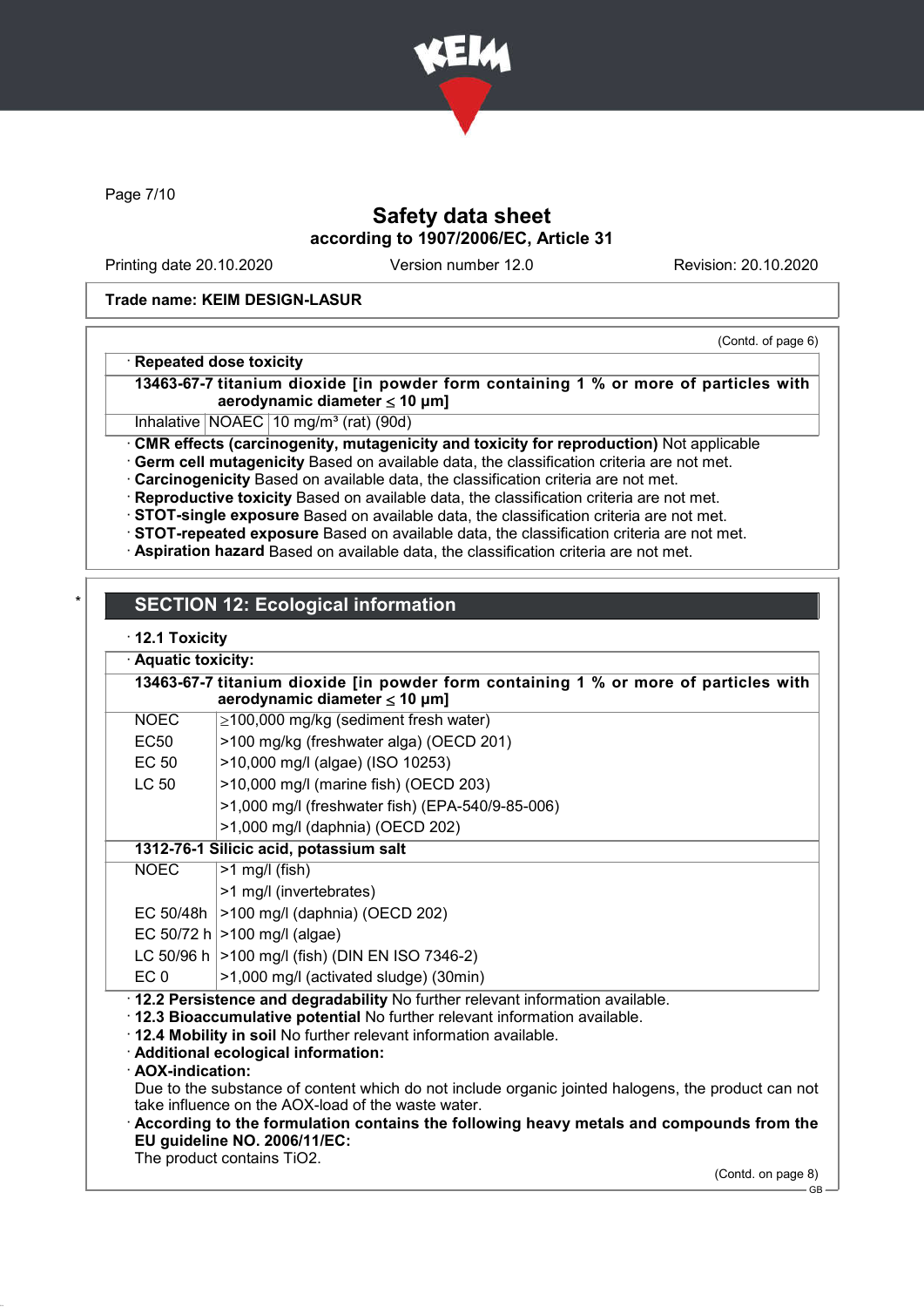

Page 8/10

## Safety data sheet according to 1907/2006/EC, Article 31

Printing date 20.10.2020 Version number 12.0 Revision: 20.10.2020

(Contd. of page 7)

 $-GB$ 

#### Trade name: KEIM DESIGN-LASUR

#### · General notes:

At present there are no ecotoxicological assessments.

The statements on ecotoxicology have been derived from the properties of the individual components.

Do not allow product to reach ground water, water course or sewage system.

Water hazard class 1 (German Regulation) (Self-assessment): slightly hazardous for water

### · 12.5 Results of PBT and vPvB assessment

· PBT: Not applicable

· vPvB: Not applicable

· 12.6 Other adverse effects No further relevant information available.

### SECTION 13: Disposal considerations

#### · 13.1 Waste treatment methods

**Recommendation** 

Disposal must be made according to official regulations.

Must not be disposed with household garbage. Do not allow product to reach sewage system.

#### · European waste catalogue

08 01 12 waste paint and varnish other than those mentioned in 08 01 11

#### · Uncleaned packaging:

· Recommendation: Disposal must be made according to official regulations.

· Recommended cleansing agents: Water, if necessary with cleansing agents.

# SECTION 14: Transport information

| $\cdot$ 14.1 UN-Number<br>· ADR, IMDG, IATA                                | Void           |                    |
|----------------------------------------------------------------------------|----------------|--------------------|
| 14.2 UN proper shipping name<br>· ADR, IMDG, IATA                          | Void           |                    |
| 14.3 Transport hazard class(es)                                            |                |                    |
| · ADR, IMDG, IATA<br>· Class                                               | Void           |                    |
| ⋅ 14.4 Packing group<br>· ADR, IMDG, IATA                                  | Void           |                    |
| ⋅14.5 Environmental hazards:<br>· Marine pollutant:                        | <b>No</b>      |                    |
| 14.6 Special precautions for user                                          | Not applicable |                    |
| 14.7 Transport in bulk according to Annex II<br>of Marpol and the IBC Code | Not applicable |                    |
|                                                                            |                | (Contd. on page 9) |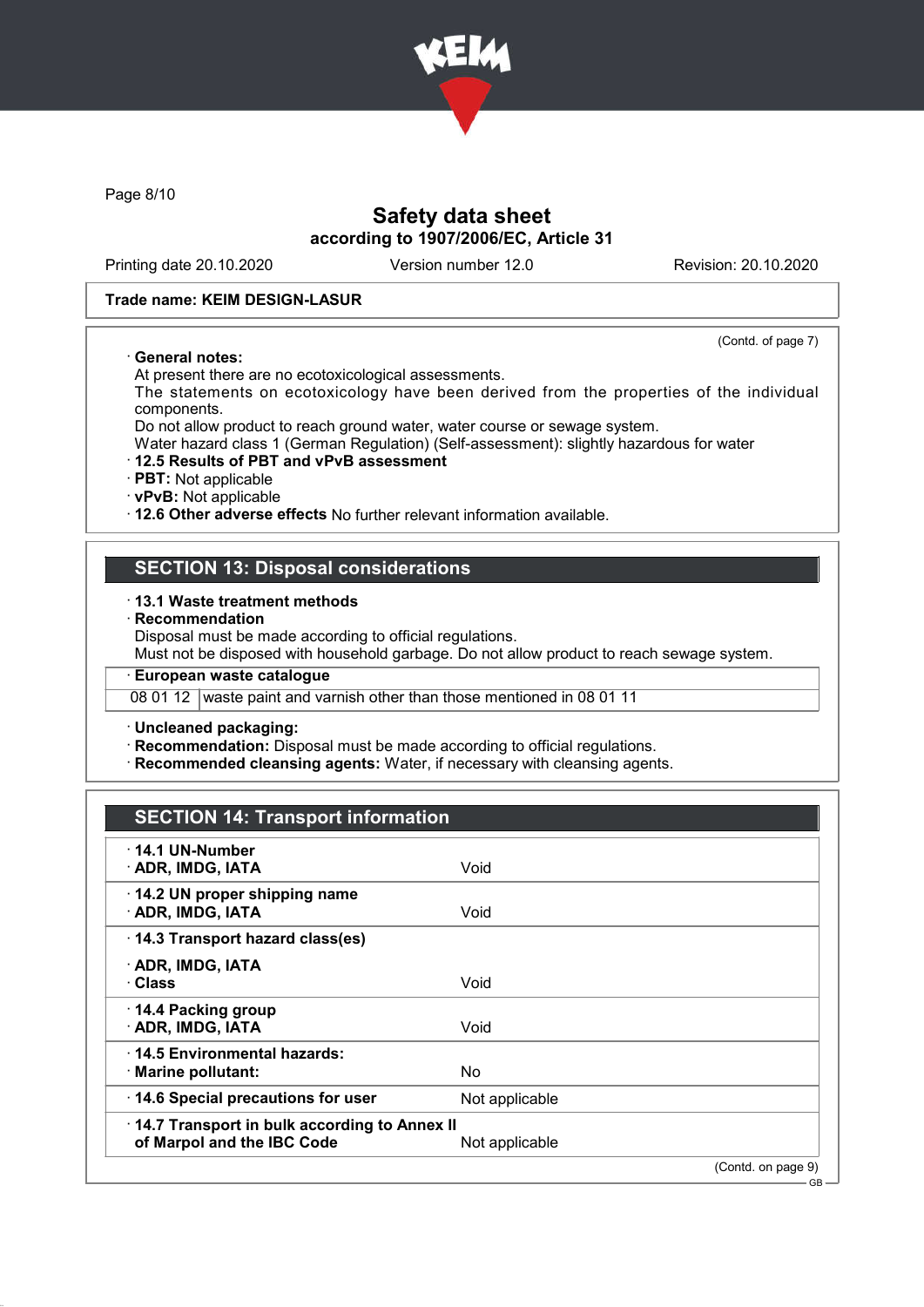

Page 9/10

# Safety data sheet according to 1907/2006/EC, Article 31

Printing date 20.10.2020 Version number 12.0 Revision: 20.10.2020

#### Trade name: KEIM DESIGN-LASUR

|                                     | (Contd. of page 8)                                            |
|-------------------------------------|---------------------------------------------------------------|
| · Transport/Additional information: | No dangerous good in sense of these transport<br>regulations. |
| · UN "Model Regulation":            | Void                                                          |

# SECTION 15: Regulatory information

- · 15.1 Safety, health and environmental regulations/legislation specific for the substance or mixture
- · Labelling according to Regulation (EC) No 1272/2008
- For information on labelling please refer to section 2 of this document.
- · Directive 2012/18/EU
- · Named dangerous substances ANNEX I None of the ingredients is listed.
- · DIRECTIVE 2011/65/EU on the restriction of the use of certain hazardous substances in electrical and electronic equipment – Annex II

None of the ingredients is listed.

· National regulations:

· Waterhazard class: Water hazard class 1 (Self-assessment): slightly hazardous for water.

- · Other regulations, limitations and prohibitive regulations
- · Substances of very high concern (SVHC) according to REACH, Article 57 Not applicable · Product-Code/Giscode: BSW40
- 
- · 15.2 Chemical safety assessment: A Chemical Safety Assessment has not been carried out.

# SECTION 16: Other information

This information is based on our present knowledge. However, this shall not constitute a guarantee for any specific product features and shall not establish a legally valid contractual relationship.

#### **Relevant phrases**

- H315 Causes skin irritation.
- H319 Causes serious eye irritation.

H351 Suspected of causing cancer. Route of exposure: Inhalation.

- · Department issuing SDS: KEIMFARBEN Germany, Product safety department
- Abbreviations and acronyms: ADR: Accord européen sur le transport des marchandises dangereuses par Route (European Agreement concerning the International Carriage of Dangerous Goods by Road) IMDG: International Maritime Code for Dangerous Goods IATA: International Air Transport Association GHS: Globally Harmonised System of Classification and Labelling of Chemicals EINECS: European Inventory of Existing Commercial Chemical Substances ELINCS: European List of Notified Chemical Substances CAS: Chemical Abstracts Service (division of the American Chemical Society) TRGS: Technische Regeln für Gefahrstoffe (Technical Rules for Dangerous Substances, BAuA, Germany) LC50: Lethal concentration, 50 percent LD50: Lethal dose, 50 percent PBT: Persistent, Bioaccumulative and Toxic

(Contd. on page 10)